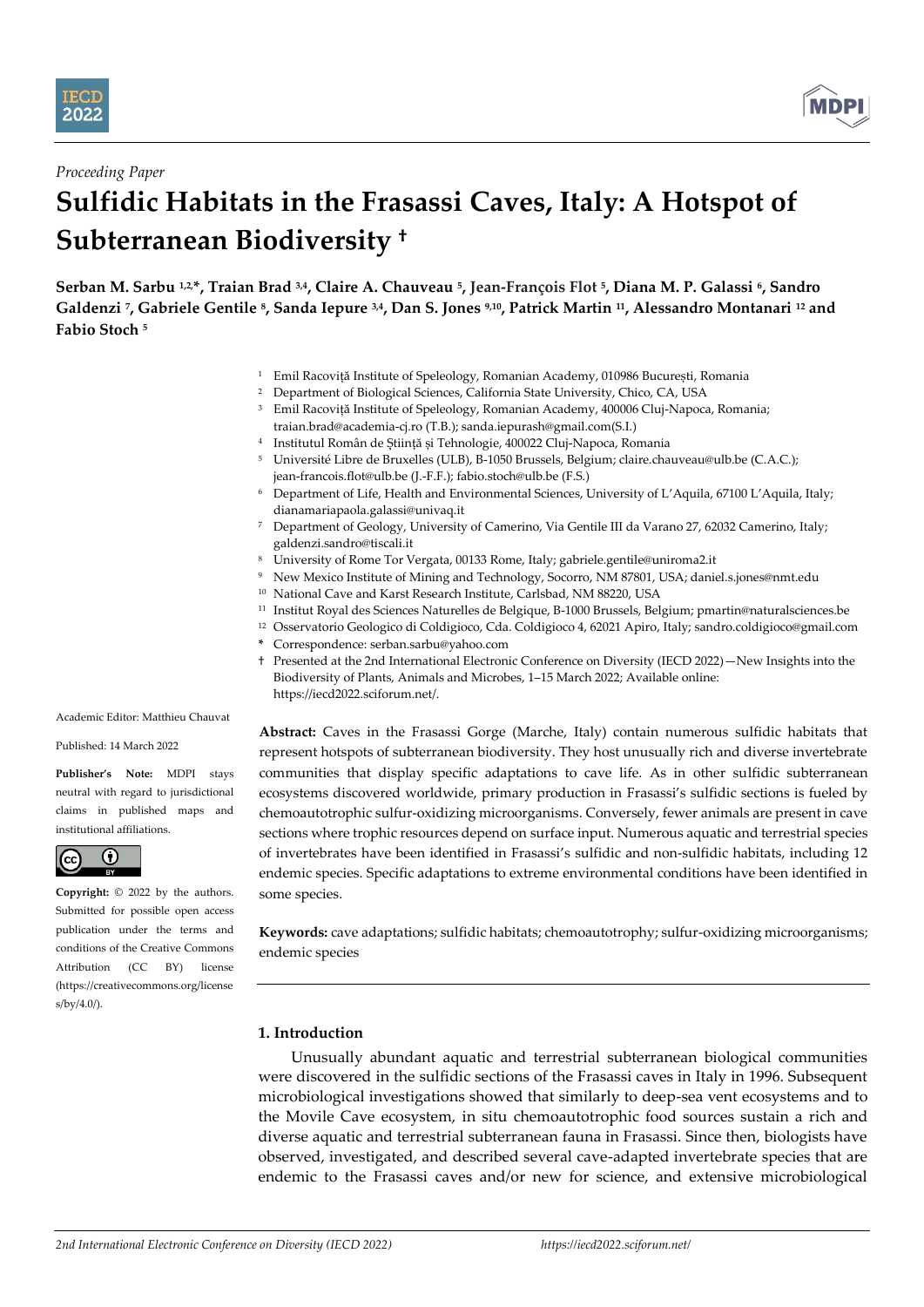investigations have documented the role of sulfur-oxidizing microorganisms in securing the food base for the subterranean ecosystem.

The aim of this study is to provide a complete inventory of species that were identified so far and described from the Frasassi caves, in both sulfidic and non-sulfidic cave habitats. The Frasassi caves represent a biodiversity hotspot located in fragile environments, and its rare and special fauna has to be known and protected. Studying these cave-adapted invertebrates, together with the microorganisms present in their habitat, and their interrelationships with the sulfidic environment, can generate knowledge on life in extreme environments in general, life in absence of solar-derived energy in particular.

#### **2. The Frasassi Caves**

The Frasassi cave system (Figure 1) is located in the Frasassi Gorge (12°57′ E, 43°24′ N), a 500 m deep canyon cut by the Sentino River through a small limestone ridge in the Northeastern Apennines.



**Figure 1.** Map of the caves in the Frasassi Gorge (Gola di Frasassi), Marche, Italy.

The caves consist of mainly sub-horizontal passages, organized in superimposed and interconnected levels. The largest cave system comprising Grotta del Fiume, Grotta Grande del Vento, Grotta Sulfurea and Grotta Bella extends mainly close to the present local base level, at 200 m elevation, while Bucco Cattivo and Grotta del'Infinito are known at higher elevation, between 360 and 500 m a.s.l. In the present condition, the sulfidic groundwater can be reached from the lower cave levels at the end of descending passages or directly at the bottom of shafts. In most cave pools the water is stagnant, and a surface layer of less saline, non-sulfidic water lies on top of the sulfidic layer. Most pools are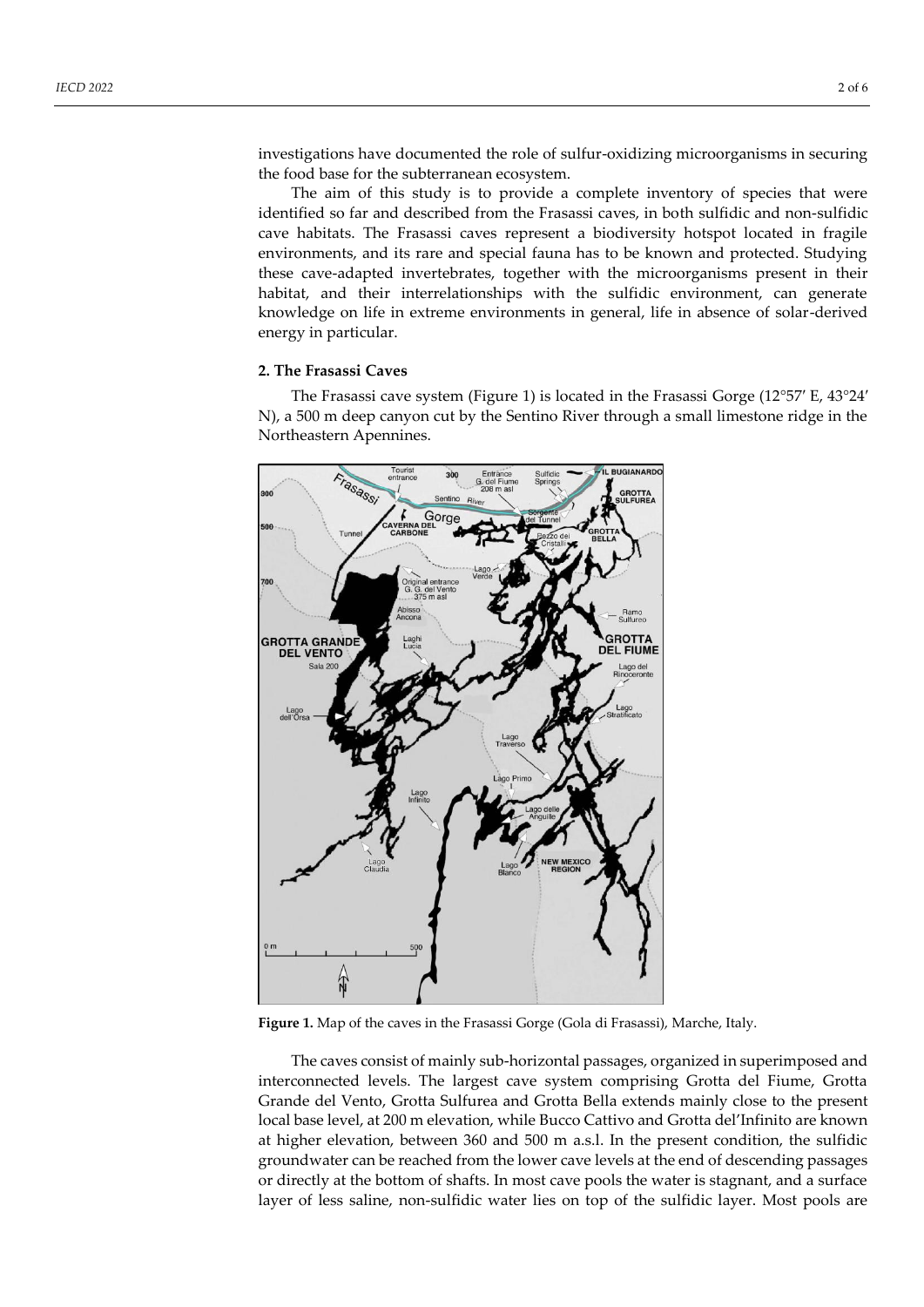isolated from each other at the surface but connected by a well-developed underwater draining system. The north-eastern cave section is the only area where an evident flow of sulfidic water occurs into pools and short streams.

#### **3. Chemoautotrophy as Food Base for the Subterranean Fauna**

Much like deep-sea vent ecosystems, which are very rich and diverse in contrast with most of the deep-sea environments that lack a rich source of autochthonous food, sulfidic subterranean habitats contain abundant food produced in situ by chemoautotrophic microorganisms that represent the food base for complex subterranean food-webs. Unusually large numbers of species are present in these cave environments, some of which reach very high densities up to hundreds of specimens per m<sup>2</sup> . Stable isotope studies performed in the Frasassi caves have shown that organic carbon and nitrogen from the abundant cave fauna inhabiting the deep sulfidic sections of these caves are isotopically lighter than allochthonous organic material near skylights and other cave entrances. These distinctive isotopic values indicate that the food base of the subterranean ecosystem is produced locally from the sulfidic aquifer and it does not originate in the epikarst (as is the case in non-sulfidic caves). More recent and thorough stable isotope studies by Galdenzi, Macalady, and Sarbu (unpublished) confirm these conclusions.

In sulfidic cave streams, chemolithoautotrophic sulfide-oxidizing microorganisms form distinctive white mats that have substantial biomass for consumers. The primary producers and biofilm architects in these areas include filamentous sulfur-oxidizing bacteria of the genera *Beggiatoa*, *Thiothrix*, *Thiovulum*, and unnamed Epsilonproteobacteria, the relative abundance of which varies based on dissolved sulfide and oxygen concentrations as well as on stream flow velocity. These biofilms support other diverse microbial taxa, including other sulfur-oxidizing populations and many heterotrophs. In streams, most sulfide is oxidized to elemental sulfur, giving the microbial mats their distinctive white color and leading to sulfur accumulation in the sediments. These robust, sulfide-oxidizing autotrophic microorganisms provide a rich food source for consumers, both above and below the water table, that supports the diverse aquatic and terrestrial fauna within the cave.

As in other sulfidic caves investigated in this regard (namely Movile cave in Romania and Melissotrypa Cave in Greece), the sulfidic environments in Frasassi caves are host to a unique freshwater ectosymbiosis between sulfide-oxidizing bacteria (*Thiothrix*) and cave amphipods. In Frasassi caves, three strains of *Thiothrix* bacteria (dubbed T1, T2 and T3) have been documented to occur on three species of *Niphargus* amphipods: T1 and T3 on *N. frasassianus*, T2 and *N. ictus*, and T2 and T3 on *N. montanarius*. The ecological and evolutionary significance of this highly specific ectosymbiosis remains unclear, but it is strongly reminiscent of similar ectosymbioses between sulfide-oxidizing bacteria and crustaceans at deep-sea vents.

### **4. Faunal Composition of the Aquatic and Terrestrial Communities Found in Sulfidic Portions of Frasassi Caves**

\* Species considered endemic to the Frasassi caves.

*Dendrocoelum leporii*\* Stocchino & Sluys, 2017 (Platyhelminthes, Tricladida, Dendrocoeliidae) was observed in several sulfidic and non-sulfidic locations in the Frasassi caves: Sorgente del Tunnel, Pozzo dei Cristali, Grotta Sulfurea, Ramo Sulfureo, and Lago Claudia. This planarian is white and blind and it displays no specific adaptations to the sulfidic environment where it thrives.

*Potamothrix* cf. *heuscheri*\* (Bretscher, 1900) (Annelida, Clitellata, Naididae). Specimens belonging to a putative new species of *Potamothrix* collected in Grotta Sulfurea, and Sorgente del Tunnel are currently studied by Christer Erséus, Stockholm, Sweden.

*Guestphalinus* cf. *wiardi*\* (Michaelsen, 1933) (Annelida, Clitellata, Lumbriculidae). A dense population of small sized specimens belonging to this species was observed in the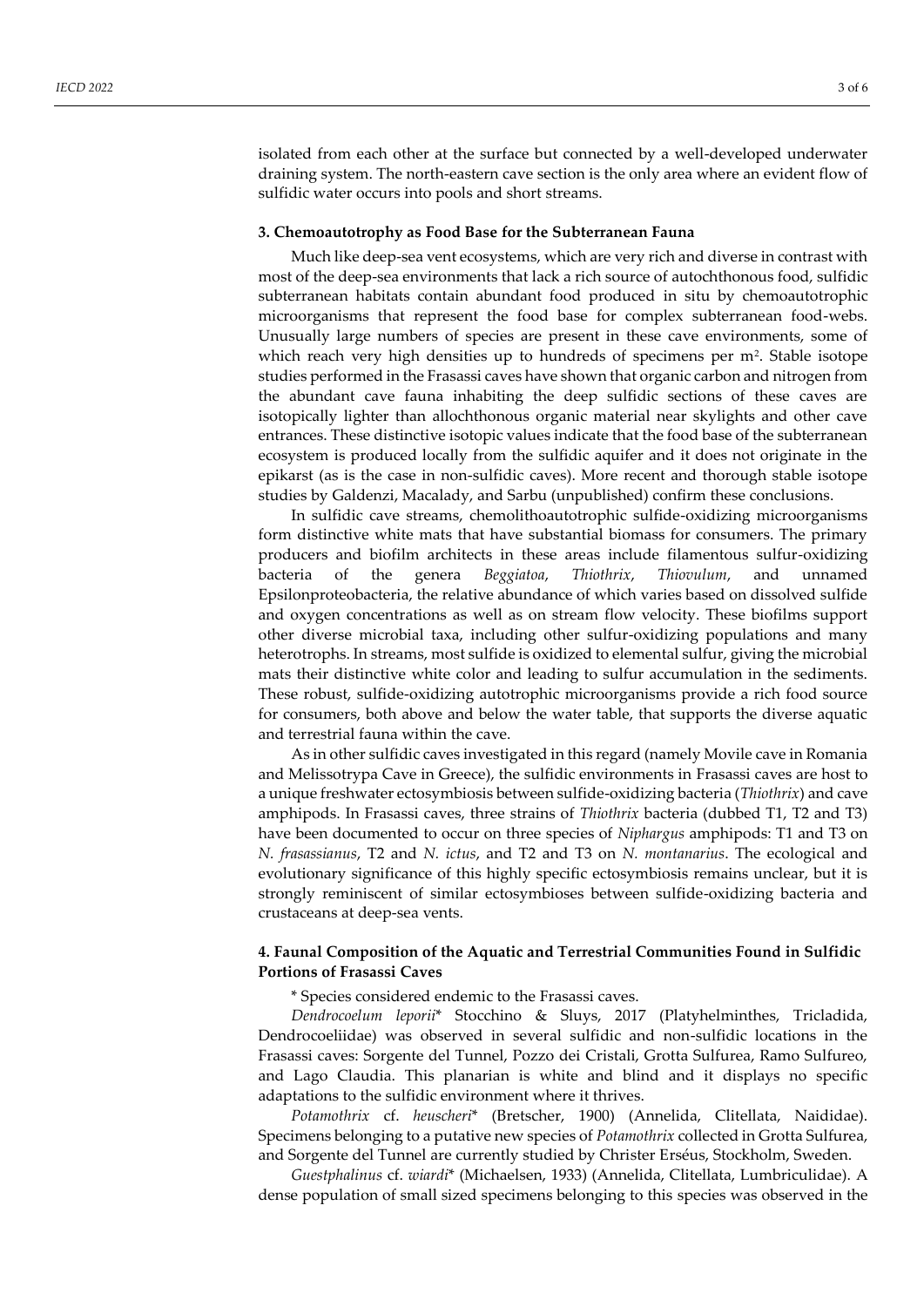Ramo Sulfureo section of the Frasassi caves. Much larger specimens were also observed swimming in the water column and crawling on the sediments in sulfidic lakes in Pozzo dei Cristalli, Ramo Sulfureo, and Grotta Bella.

*Rhynchelmis* sp. (Annelida, Clitellata, Lumbriculidae). A small population of annelid worms discovered on the wet surface of cave walls in the Ramo Sulfureo passage, as well as in the deep sulfidic section of Grotta Sulfurea, tentatively identified as a new species of *Rhynchelmis*.

*Islamia sulfurea* Bodon & Cianfanelli, 2012 (Mollusca, Gastropoda, Hydrobiidae). Eyed, pigmented specimens thrive around the surface in sulfidic springs in the gorge, while troglobiont populations inhabit the sulfidic in the deep recesses of the Frasassi caves (Lago delle Anguille, Lago Verde, Pozzo dei Cristalli, Lago Stratificato, Lago Blanco, Lago Infinito, and Lago Claudia).

*Eudiaptomus intermedius* (Steuer, 1897) (Crustacea, Copepoda, Calanoida). This troglomorphic population of a surface-water species, likely an incipient troglobiont species, is endemic to the Frasassi caves. The species has been collected from the saturated sulfidic karst, as a planktonic element, in Lago Verde, Lago Claudia, and Pozzo dei Cristalli.

*Diacyclops cosanus* Stella & Salvadori, 1954 (Crustacea, Copepoda, Cyclopoida) (syn. *Diacyclops antrincola* Kiefer, 1967) was found in Lago Verde, Lago Claudia, and Pozzo dei Cristalli as well as in non-sulfidic dripping pools. It is a planktonic and hyperbenthic species that swims also freely close to the benthic sediments, with its highest abundances in the sulfidic karst.

*Speocyclops* sp.\* (Crustacea, Copepoda, Cyclopoida). Eight specimens of *Speocyclops* sp. were collected in Pozzo dei Cristalli, predominantly in the deep sulfidic level of the subterranean lake. This species is new to science, awaiting formal description, and appears to be endemic to the Frasassi caves.

*Maraenobiotus* sp.\* (Crustacea, Copepoda, Harpacticoida). Specimens belonging to a new, yet undescribed species of *Maraenobiotus* have been collected from both sulfidic and non-sulfidic waters in the Frasassi caves. It is rare and at present it is to be considered endemic to the Frasassi cave system.

*Nitocrella stammeri* Chappuis, 1938 (Crustacea, Copepoda, Harpacticoida) has only been found in Pozzo dei Cristalli. This species is widely distributed in coastal groundwaters in Italy and it is also found in caves from central and southern Italy, with a Mediterranean distribution.

*Nitocrella psammophila* Chappuis, 1954 (Crustacea, Copepoda, Harpacticoida) has only been found in Pozzo dei Cristalli. It is known from several localities in Italy. It thrives in the interstitial zone of streams and rivers, in aquifers in unconsolidated sediments, in the saturated karst, and in the epikarst.

*Mixtacandona* sp.\* (Crustacea, Ostracoda, Candonidae). An endemic and undescribed species of *Mixtacandona* was found in sulfidic waters of Pozzo dei Cristalli and Lago Claudia, where it forms abundant populations.

*Pseudolimnocythere* sp.\* (Crustacea, Ostracoda, Loxoconchidae) is a troglobiont ostracod found in the sulfidic sections of Frasassi caves. It has been collected from Lago Claudia, Lago Stratificato, and Lago Infinito but also from the freshwater habitats of Lago Traverso, Lago delle Anguille and Lago Blanco.

*Androniscus dentiger* Verhoeff, 1908 (Crustacea, Isopoda, Trichoniscidae) has been reported from several sites and caves of the Frasassi area, such as Grotta Grande del Vento, Grotta Bella, Grotta Fiume, or Grotta dell'Infinito.

*Niphargus ictus* Karaman, 1985 (Crustacea, Amphipoda, Niphargidae) was collected in Il Bugianardo, Lago Verde, Pozzo dei Cristalli, Ramo Sulfureo, Lago del Rinoceronte, Lago Stratificato, Lago Primo and Lago Claudia. *N. ictus* reaches densities of up to 200 specimens per  $m<sup>2</sup>$  in some of the cave lakes such as Lago Verde. It occasionally swims upside-down in the cave lakes, an unusual behavior for most species in this genus.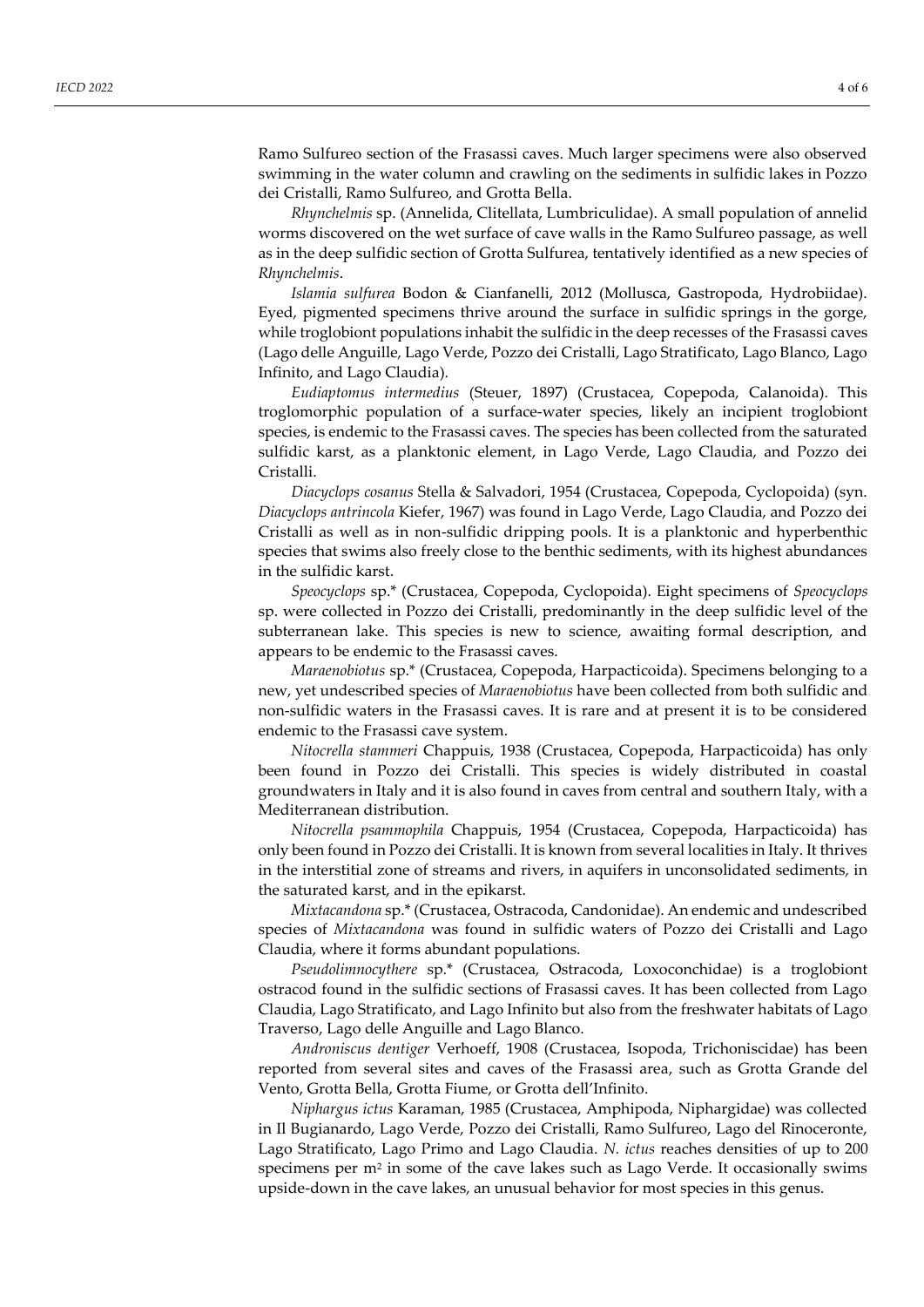*Niphargus frasassianus*\* Karaman, Borowsky & Dattagupta, 2010 (Crustacea, Amphipoda, Niphargidae) was only found in the Frasassi cave system, where its distribution is linked to the sulfidic habitats (Sorgente del Tunnel, Grotta Sulfurea, Grotta Bella, Pozzo dei Cristalli, Ramo Sulfureo,). Similarly to *N. ictus*, *N. frassasianus* can reach high densities (100 to 200 specimens per m<sup>2</sup> ). It is a strictly benthic species.

*Niphargus montanarius*\* Karaman, Borowsky & Dattagupta, 2010 (Crustacea, Amphipoda, Niphargidae) was described and it is still only known from freshwater pools of Il Bugianardo Cave located on the left side of the Sentino River in the Frasassi Gorge.

*Niphargus frontalis* Karaman, 2016 (Crustacea, Amphipoda, Niphargidae) was found only in Lago Primo, at which time it remained unidentified. A recent recollection of *Niphargus frontalis* from its type locality near Coldigioco (Marche region) made it possible to ascertain the conspecificity of the two populations.

*Labidostomma cornuta* (Canestrini & Fanzago, 1877) (Arachnida, Acari, Labidostommatidae) was found on the floor of the cave passages in Ramo Sulfureo and Pozzo dei Cristalli sulfidic sections of the Frasassi caves. They form stable populations in the deep sections of the caves.

*Ephippiochthonius sulphureus*\* (Gardini 2013) (Arachnida, Pseudoscorpiones, Chthoniidae) is a troglomorphic chthoniid that lives in the sulfidic sections of the Frasassi caves: Ramo Sulfureo and Grotta Sulfurea and it is considered endemic to the Frasassi cave system.

*Palliduphantes pallidus* (O. Pickard-Cambridge, 1871) (Arachnida, Araneae, Linyphiidae) has been found in dense populations in several sulfidic sites in the Frasassi caves, albeit only in areas located rather close to the surface: Grotta Sulfurea, Pozzo dei Cristalli, and Lago Verde

*Porrhomma frasassianum*\* Weiss & Sarbu, 2021 (Arachnida, Araneae, Linyphiidae) has been collected in the deep sulfidic sections of the Frasassi caves: Ramo Sulfureo and Lago del Rinoceronte. They display troglomorphic characteristics: they are blind, they lack pigmentation, and they have very long legs.

*Kryptonesticus eremita* (Simon, 1880) (Arachnida, Araneae, Nesticidae) is an eyed and pigmented spider present in the Guano Room, Grotta Sulfurea, Lago Verde, Pozzo dei Cristali, Ramo Sulfureo, Grotta Bella. Specimens from the deep sulfidic sections display reduced eyes, depigmentation, and elongated legs.

*Neelus murinus* Folsom, 1896 (Collembola, Neelidae) was found in large numbers in the deep sulfidic recesses of the Frasassi cave system, where it appears form stable, although it is considered a trogloxene.

*Deuteraphorura frasassii*\* (Fanciulli, 1999) (Collembola, Onychiuridae) was often observed on the water surface in gours in the lower sulfidic cave sections (Ramo Sulfureo, Grotta Bella, Grotta Sulfurea), as well as in the non-sulfidic upper passages of Grotta del Fiume—Grotta Grande del Vento complex.

*Dolichopoda laetitiae* Menozzi, 1920 is an Italian endemic species with a distribution limited to the central Apennines; eutroglophile species found in dense population not far from the several entrances of the complex, sometimes deeply inside.

*Duvalius lombardii* Straneo, 1939 (Insecta, Coleoptera, Carabidae) is a troglobiont beetle originally known only from the caves of the karst complex of Frasassi, but it has also been discovered recently in the Monte Cucco Cave located less than 20 km from the Frasassi caves.

*Tychobythinus gladiator gladiator* (Reitter, 1884) (Insecta, Coleoptera, Staphylinidae, Pselaphinae), an Italian endemic subspecies living in the Apennines, was found in the Ramo Sulfureo section of Grotta del Fiume.

**Author Contributions:** All authors had equal contribution regarding the conceptualization, methodology, data analysis, writing, editing and visualization of the manuscript. All authors have read and agreed to the published version of the manuscript.